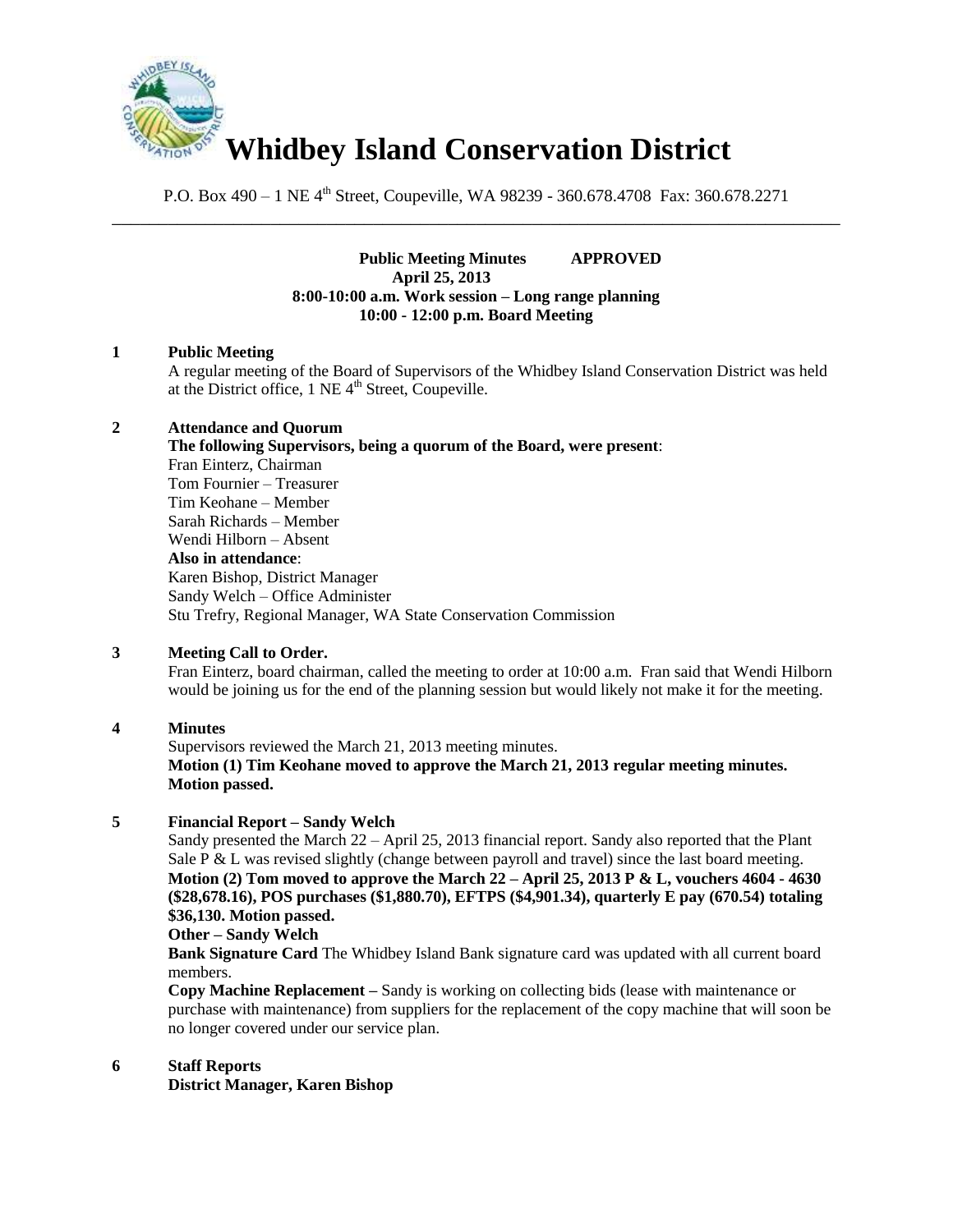Karen said that the State Accountability Audit is complete and went well. An exit audit will be conducted by phone on April 30, 9:00. Tom, Karen, Sandy, Stu and representatives from the auditor's office will attend. The Schedule 22 internal audit will be conducted prior to the next meeting. Sandy will work with Tom Fournier and Wendi Hilborn to participate in the audit for calendar year 2012. Karen said that the Board has been asked by WSCC to fill out a survey regarding the 3 Director's Talk process. Fran agreed to work with Karen on this.

# **7 FY2014 Budget and Work Plan**

Karen said the draft is nearly complete and she will be E mailing it out to the Board by May 3. Supervisors should review and provide feedback on any changes that should be made before the document goes out for public review. Public notices have been placed announcing the Open House and Awards event on May 9, as well as information that the FY14 Budget and Work Plan will be available for review, for two weeks, beginning May 8 with final approval taking place at the May 23 Board Meeting.

Final award recipients are as follows:

Farm Cooperator – Kramer Brothers Lifetime Supporter – Mary Margaret Haugen Forest Cooperator – Doug and Sally Rollin Island Recycling, Jill and Dave Campbell – Clean Water Cooperator John Joynt – District Volunteer and Supporter

#### **8 Farm Plan Approval**

Ken Drecksel presented the details of Farm Conservation Plan AG.2.13-6 for approval. Ken said this was a complex plan of which he completed about 90%. The owners decided to proceed with applying for EQIP. NRCS ended up completing the final part of the plan for the EQIP contract.

**Motion (3) Tom Fournier moved to approve Farm Plan AG.2.13-6. Motion passed.** 

# **9 Category 3 and Livestock Cost Share**

Karen updated the board on the information she had E mailed out last week regarding the Category 3 projects that had been identified for funding by WSCC. The District approached four landowners who were asked to respond immediately. One cooperator, Penn Cove Farms would like to proceed with installing a manure separator and a manure tunnel. This project will be implemented with 75% funding from NRCS and 25% from the Livestock Cost Share funds.

**Motion (4) Tim Keohane moved to approve \$40,700 for Penn Cove Farms to install a manure separator and a manure tunnel under terms of the Cost Share Agreement. TA funds for WICD not to exceed \$5000. Work must be completed and inspected by June 28. Motion passed.** 

# **10 WICD Board Elections**

**Motion (5) Fran Einterz moved to approve the following slate of WICD officers effective immediately:**

**Wendi Hilborn – Chair Sarah Richards – Vice-Chair Tom Fournier – Auditor / as well as board oversight over bank statements Sandy Welch was designated as WICD Treasurer Motion passed.** 

**8 Upcoming Dates and Review of motions: WICD Open House and Awards – May 9, 4:00 – 6:0p.m., Coupeville Library WICD Board Meeting May 23, 10:00 – 12:00**